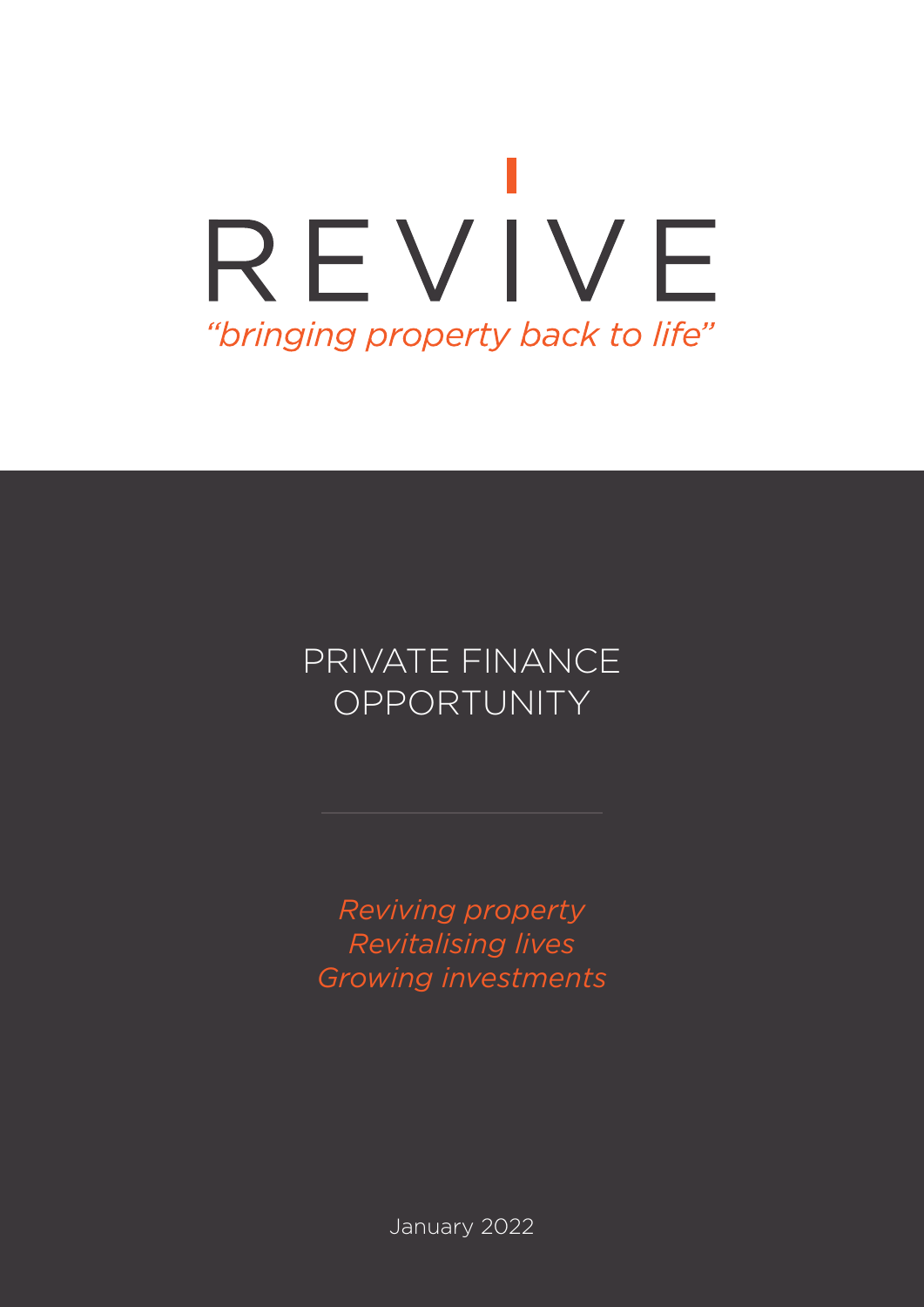## WE ARE

# REVIVE "bringing property back to life"

## WE ARE LOOKING FOR…

who expect reliable returns at impressive interest rates,

## **WE** OFFER…

a proven track record in buying, refurbishing, selling and letting property across Merseyside

end-to-end capability, from sourcing and acquisition to income generation

short to medium term investment options

low minimum investment

guaranteed rental income

a commitment to improving quality of life and prospects for individuals and communities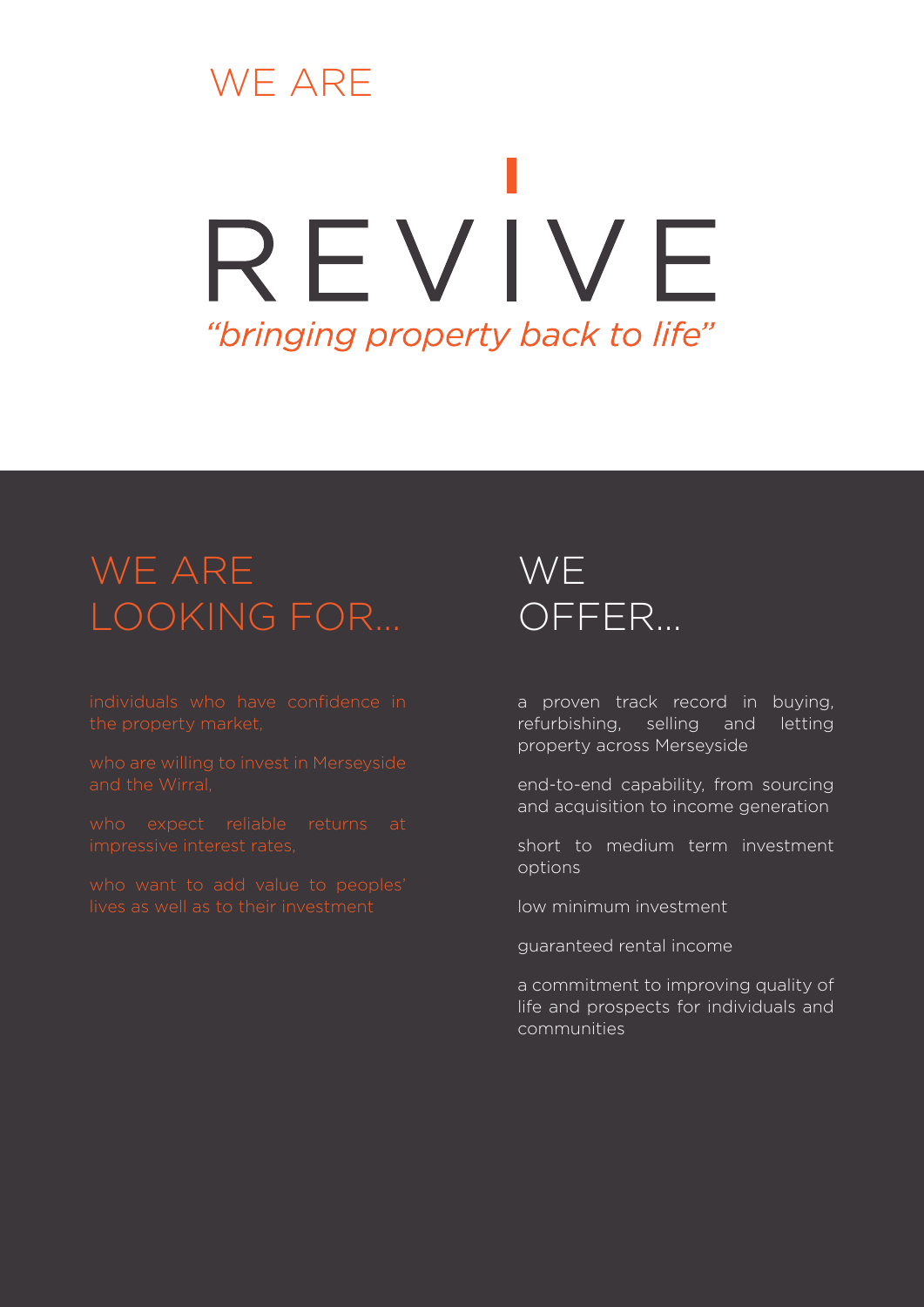## THIS IS US

#### We're Paul and Steven Rimmer, directors of REVIVE, which we launched in 2013.

With a background in construction management for national property developers we used our experience to oversee property refurbishment projects for local property developers, which then enabled us to start investing in our own property portfolio.

Later on, we got our wives on board full time to strengthen our management team and truly become a family business!



and auctions, creating a comprehensive end-to-end property business – really useful for our clients, many of whom have stayed with us since we began.

#### We are based in Liverpool and operate across the whole of Merseyside and the Wirral, gaining an in-depth knowledge of the regional property market.



### But it's not just about money and bricks & mortar

We never forget that houses are about people – people who buy, sell, build, rent and live in them, and we strive to be honest and fair with everyone – because that's how we would like to be treated.

*It continues to be an exciting journey, which we would love to share with investors and developers who have the same passion for building property, lives and investments.*

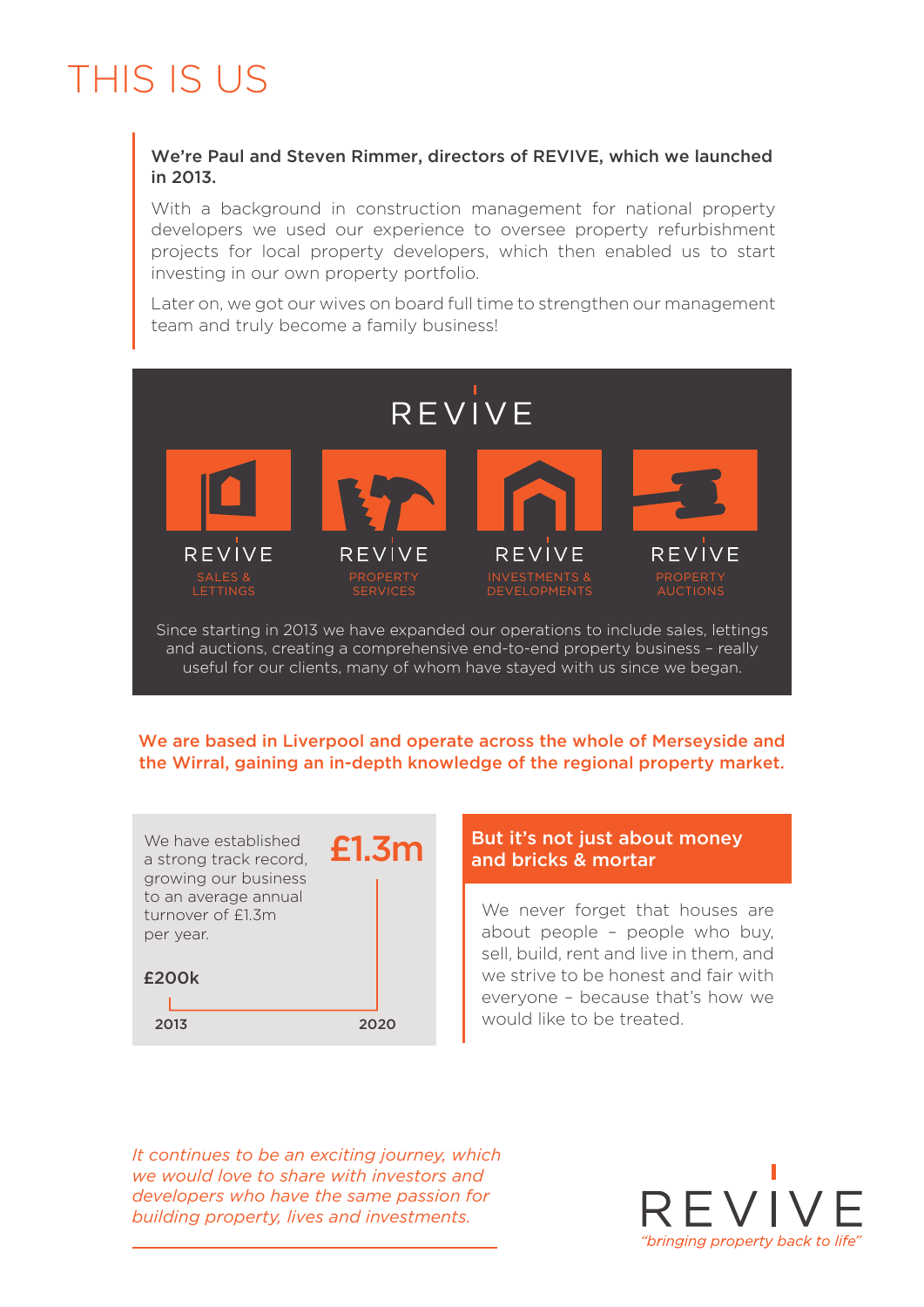## WHAT WE DO

#### REVIVE is in the property and people business

We source and acquire neglected property across the Merseyside region, refurbish and upgrade it before selling it at a profit or letting it for a sustainable rental income.

#### Sounds straight-forward…

But for that to happen we need to finance the purchase and refurbishment of the property – which is where our growing list of Private Investment Clients play a massive part.

#### A sound investment for strong returns

We have a proven track record for creating good quality market-ready properties which consistently deliver returns at considerably higher interest rates compared to banking investments.

We buy properties at below market value and assess each one for suitability to sell or let after refurbishment – both options giving a guaranteed return on investment.

#### Guaranteed lettings

With a valued reputation for good quality rental housing we have established a niche in the social housing market, working with local authorities and other organisations who can provide a sustained stream of vetted tenants and a reliable rental income.



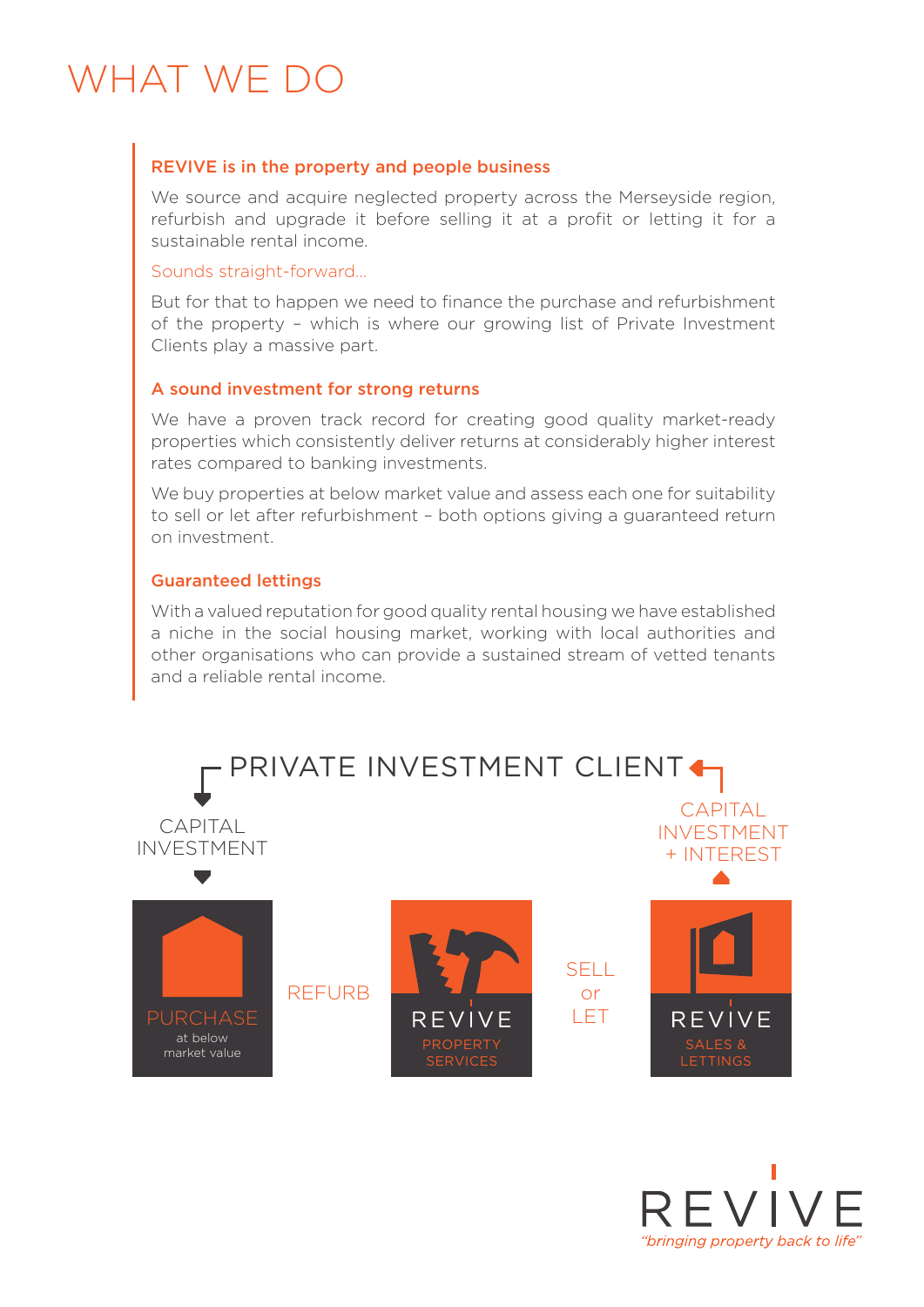## HOW WE DO IT

#### End-to-end capability

At REVIVE we have inhouse expertise and skills to see a project through from start to finish.

#### Find the right property

Over the years we have gained a comprehensive knowledge of the Merseyside property market, and have built a sizable network of industry contacts.

Experience and expert knowledge also allows us to pick out the best properties and avoid any problem ones.

So we know where to look and what to look for, at the right price – saves a lot of time and hassle!

#### Refurbish and upgrade

We use our own tradespeople for a timely turnaround, giving both us and our clients the confidence of a reliable and consistent result.

#### Sell or let

We have our own qualified sales and lettings staff, experienced in property lettings and management.

We also have a well established relationship with social housing agents who regularly refer tenants to us.

Keeping things inhouse as much as possible gives us more control over the entire process and enables us to keep external fees and costs to a minimum…

…meaning greater returns on investment.

#### A hands-on service for hands-off investors

*"I live in the USA and Paul and his team not only renovated my UK property but then maintained it to the point of sale, which he was also instrumental in arranging. The excellent contact and communication made, what I anticipated being a drama into a dream. Everything was handled remotely but I was absolutely involved in everything they were doing for me. Great finishes on all the work done and I felt as though nothing was too much trouble. Really personal service.*

*As an international customer I completely recommend Revive Sales and Lettings."*

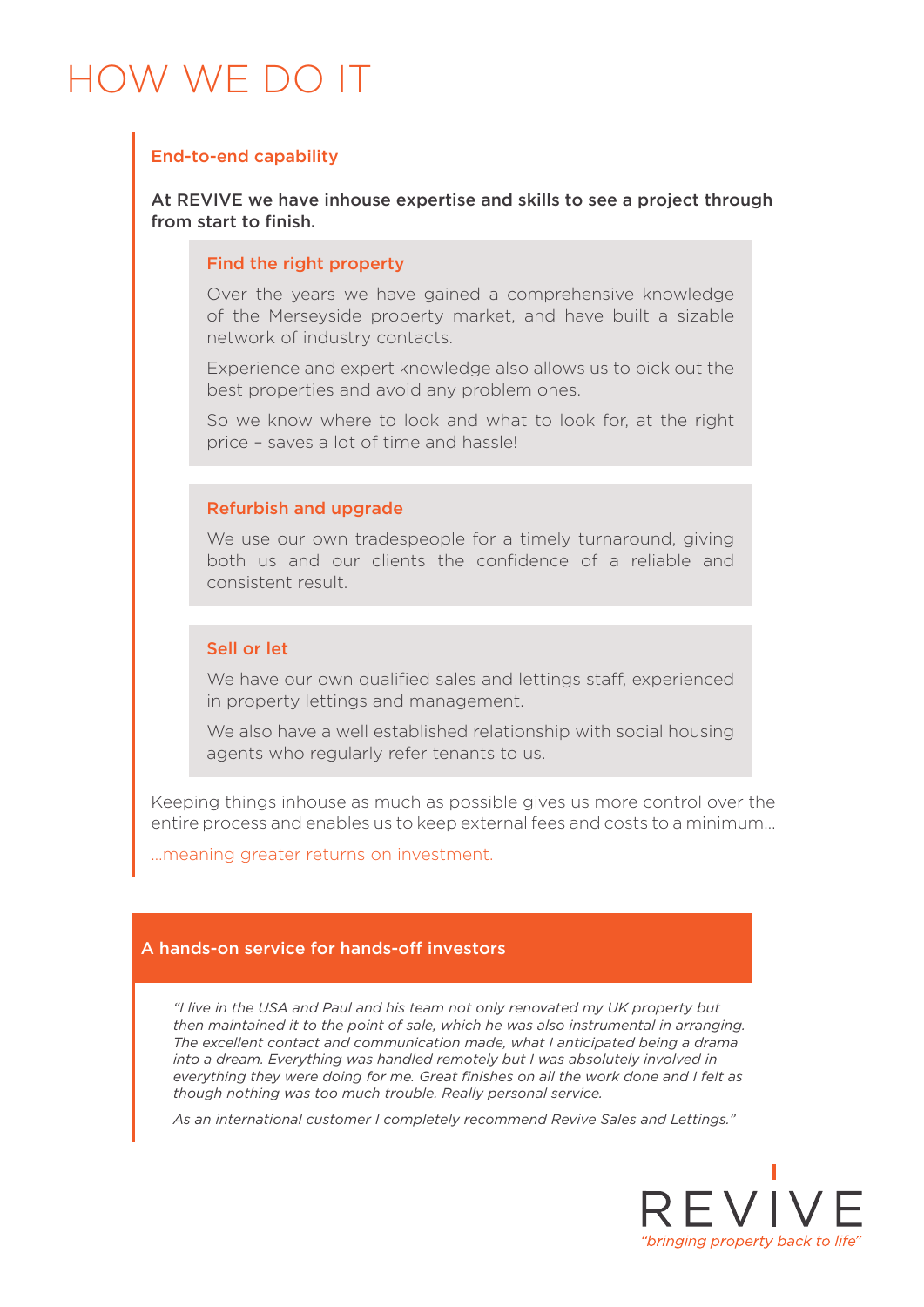## WHAT'S IN IT FOR OUR INVESTORS?

Many of our investors have been with us since we started and we are always interested in working with new investors on building our portfolio.

REVIVE can offer our Private Investment Clients a perfect mix of solid returns and a hassle free way of investing in property.

Our clients can rely on our knowledge and experience to manage the entire process, taking away the risk and the stress of an industry with as many pitfalls as opportunities.

We keep our clients updated on each project with regular monthly progress reports, and we are on hand to answer any queries along the way.

#### Hassle free investment Short term commitment

We don't force you to tie up your capital for long periods – you can commit to just 2 years and still receive a favourable return on your investment.

#### Interest payment options

For rental properties we offer our clients a range of interest payment options to suit them. Payment can be made on a monthly, quarterly or annual basis, or as a lump sum at the end of the loan term along with the return of the capital.

#### Investing in lives

Investing with REVIVE also means investing in people. Not only do we provide high quality housing for social housing tenants but we offer training and employment opportunities to disdvantaged individuals who have been out of employment for a wide range of reasons, giving them the chance to rebuild their confidence and dignity and benefit the communities in which they live.

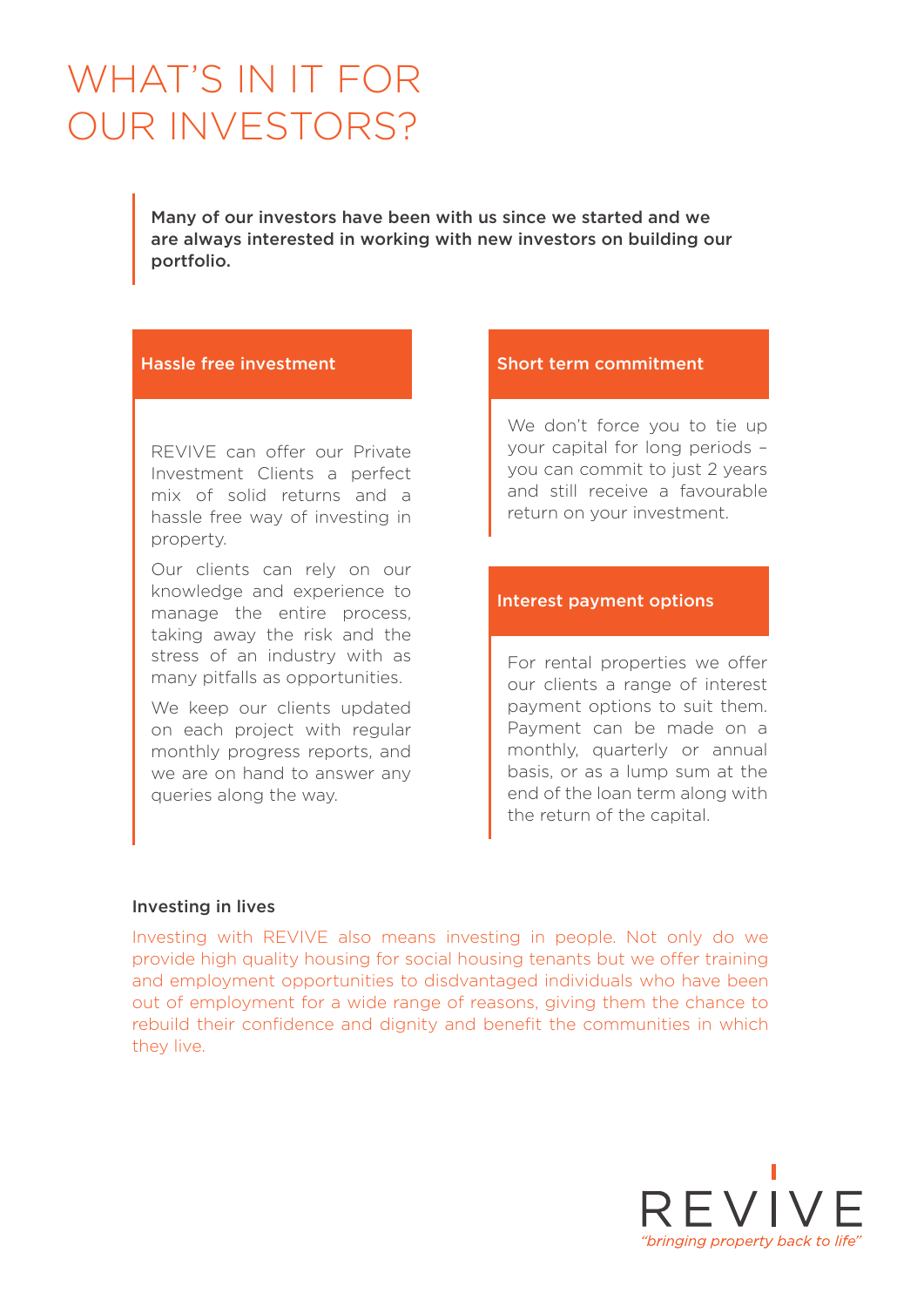## THE NUMBERS

Property continues to be an exceptional investment option, with favourable returns compared to standard banking investments.

A short term investment with REVIVE can return 6% – 8% significantly higher than bank or ISA interest rates.



#### Revive investment Typical ISA investment

All investments are legally logged under a loan agreement.

Interest can be paid monthly, quarterly or annually, or paid as a lump sum at the end of the investment term along with the initial investment.\*



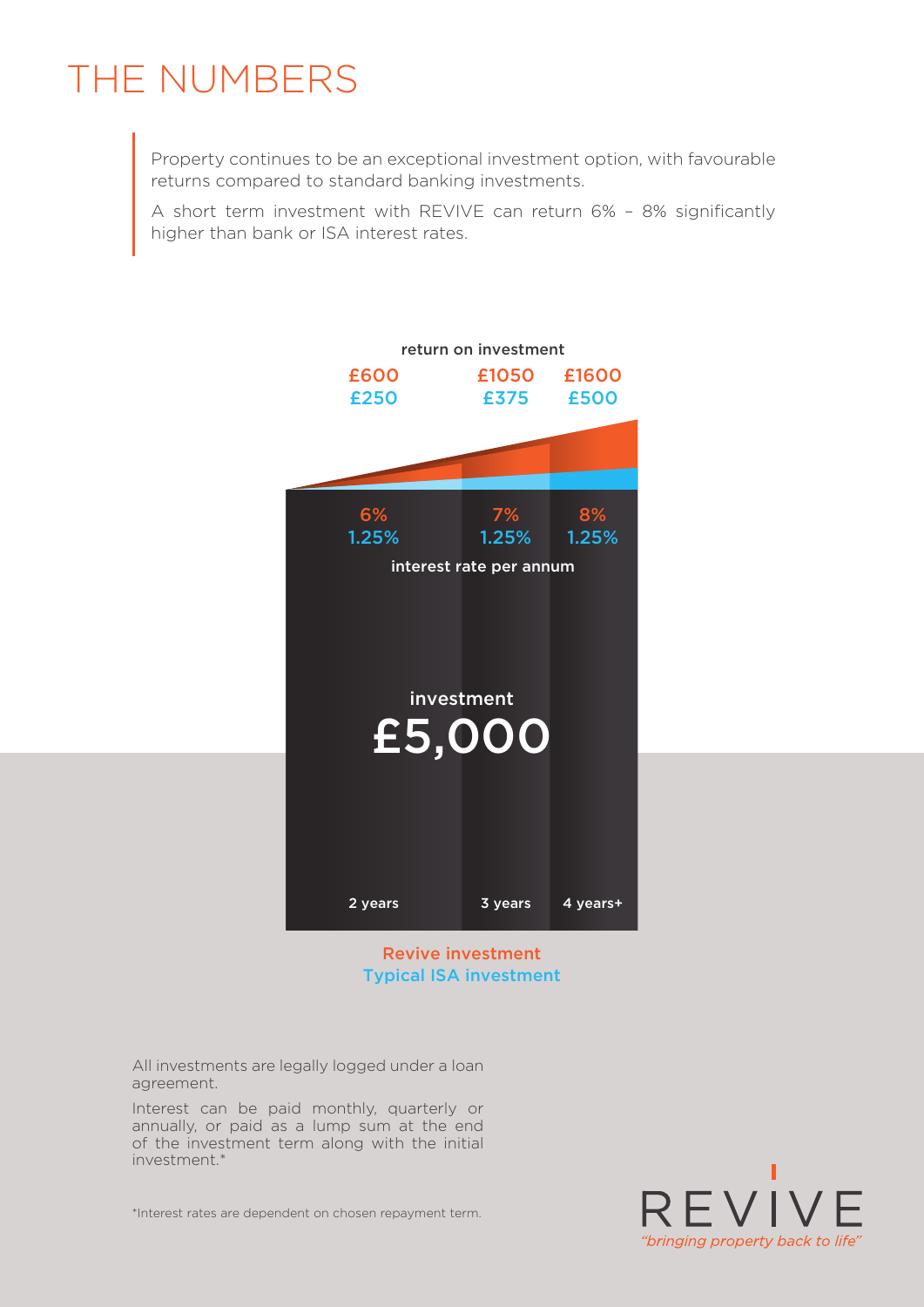## SOCIAL VALUE

#### Investing in lives

We love the challenge and excitement of the property industry and the financial rewards that it brings.

But we also care deeply about the people whose lives are intertwined with the properties that we work on. Building prospects and quality of life has its own reward, and this has been a core value of REVIVE since we started.

#### Work experience and placements

For various reasons people can struggle to get established in a career or may have been long term unemployed.

We provide work placements and skills opportunities for school leavers or unemployed people who may have 'fallen through the cracks' of working life and want to improve their prospects by gaining relevant experience.

#### Inspiring local communities and individuals

We love encouraging others to start their own property journey, and we meet with aspiring young entrepreneurs and community groups to share our experience.

#### Charities and community organisations

The REVIVE team all live and work in Merseyside and we play an active part in supporting our communities, sponsoring charitable events, funding kits for youth sports teams and more besides.

#### People like what we do

*"Revive is a really friendly family business with a great team.*

*They have sales, letting and building teams under one roof, which is particularly useful when a property needs repairs. Both as landlord and as a tenant you can count on timely and good quality support for repairs.*

*I'd recommend Revive to any landlord looking for a fully managed relationship or any tenant looking for a good quality home."*

*"Great property management company, very efficient and reliable, always on hand to answer questions and sort problems out. Highly recommended."*